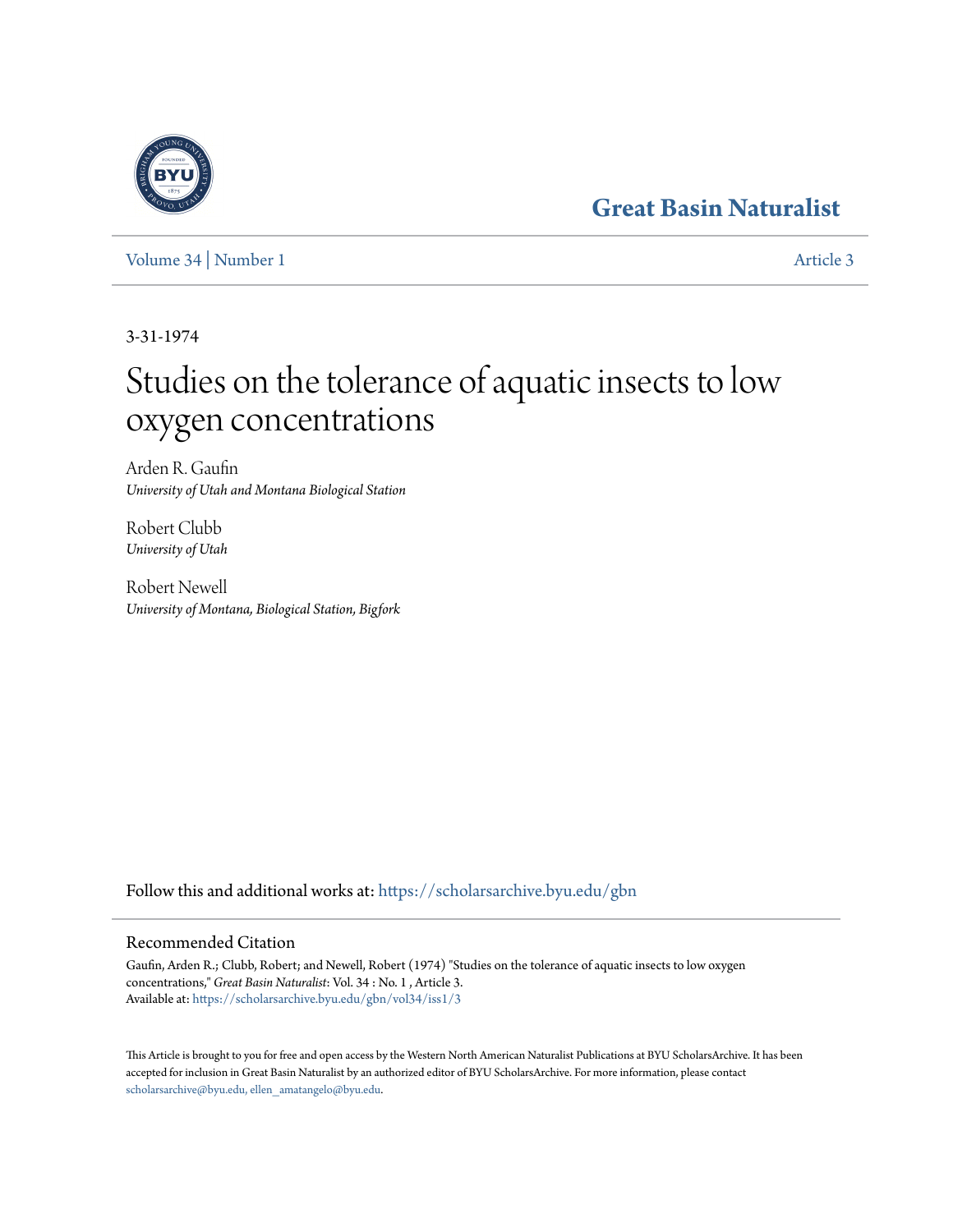#### STUDIES ON THE TOLERANCE OF AQUATIC INSECTS TO LOW OXYGEN CONCENTRATIONS'

#### Arden R. Gaufin<sup>2</sup>, Robert Clubb<sup>3</sup>, and Robert Newell<sup>4</sup>

Abstract.— Acute, short-term (96-hour) tests were conducted to determine the relative sensitivity of low oxygen concentrations to 20 species of aquatic insects. In addition, the longer-term effects of low oxygen levels on the survival, molting, growth, and emergence of 21 species were studied. This paper en- compasses work conducted at the University of Montana Biological Station from 1968 to 1970 and at the University of Utah from 1966 to 1972.

An evaluation of the average minimum dissolved-oxygen requirements of the different groups of aquatic insects tested indicates that the mayflies are the most sensitive, that the stoneflies are next, and that the caddis flies, freshwater shrimp, true flies, and damselflies follow, in that order. While two species of mayfly could tolerate as low a dissolved-oxygen concentration as 3.3 mg/1 for 10 days, a level of 4.6 mg/1 was required for 50-percent survival at 30 days. Fifty percent of the true flies and damselflies tested were able to survive at levels ranging from 2.2 to 2.8 mg/l for periods ranging from 20 to 92 days.

Oxygen is a basic need of aquatic insects, yet information con cerning exact oxygen requirements is known for but <sup>a</sup> very few species. Gaufin and Tarzwell (1956) pointed out that if the oxygen re quirements of different species of aquatic insects were better known, it should be possible to estimate in retrospect, with considerable ac curacy, what oxygen levels have existed in a given aquatic environment during the life history of the organisms. Thus, aquatic insects could be used as an excellent index of water quality.

The literature is extensive on oxygen consumption by various animals, yet such values are meaningful only for the particular conditions of measurement. The conditions under which such measure ments were made are important because the rate of oxygen consumption is influenced by several internal and external variables: activity, temperature, nutrition, body size, stage in life cycle, season, time of day, and previous oxygen experience and genetic background (Prosser and Brown, 1961). The highest respiratory rates usually occur in the small, very active forms, whereas the lowest occur in the large, relatively sedentary forms.

Wigglesworth (1950) and Edwards (1946) summarized much of the work done on respiration rates of insects. The majority of the publications on immature aquatic insects has been on European species. Extensive work on individual, immature aquatic insects was done by Balke (1957) on European species of the orders Neuroptera, Odonata, Plecoptera, and Trichoptera. The difficulty in selecting <sup>a</sup> suitable and adequate method for the measurement of the respiratory rate in <sup>a</sup> particular species of aquatic insect was evaluated by Kam-

<sup>&</sup>lt;sup>1</sup>This investigation was supported by Research Contract No. 14-12-438, granted by the National Water Quality Laboratory, Federal Water Pollution Control Administration, to the University of Montana Biological Station, Big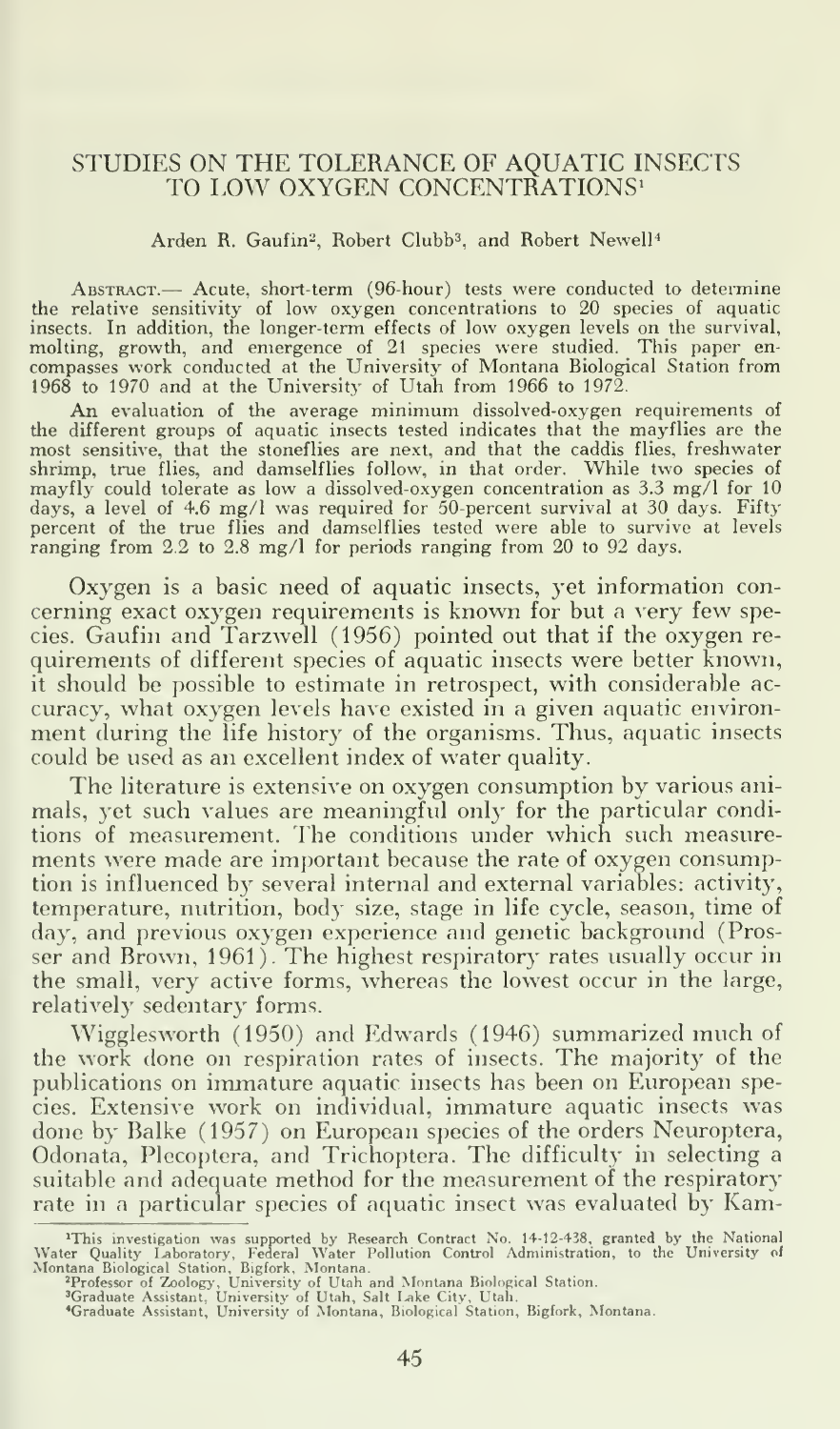ler (1969). An analysis of the various factors that influence the oxygen requirements and respiratory rates of benthic invertebrates is presented by Hynes (1970). The oxygen consumption of 10 of the most common species of stonefly of the western United States and the factors that modify their metabolic rate are discussed by Knight and Gaufin (1966). The oxygen requirements of immature aquatic insects in relation to their classification as index organisms are thoroughly evaluated by Olson and Rueger (1968). Their statistical analyses of oxygen-consumption rates by 12 representative species of aquatic insects of the upper Great Lakes Region constitute very valuable data for establishing water-quality criteria for the protection of aquatic life.

The principal objectives of the studies presented in this report were to determine the oxygen requirements of representative species of aquatic insects of the Intermountain Region and to determine their relative sensitivity to low oxygen concentrations. Oxygen levels necessary for survival and the long-term effects of low oxygen concentrations on molting, growth rates, times of emergence, and behavior patterns were investigated.

This report summarizes the results of acute, short-term (96-hour) tests  $(TLm<sup>96</sup>)$  used in screening 20 species of aquatic insects to determine their relative sensitivity to low oxygen concentrations. In addition, the longer-term effects of low oxygen levels on the survival, molting, growth, time of emergence, and behavior patterns of 21 species are considered. The 96-hour TLm (Standard Methods, 1965) was used as a measure of survival in the tests. This report en compasses work conducted at the University of Montana Biological Station from 1968 to 1970 and at the University of Utah from 1966 to 1972.

#### MATERIALS AND METHODS

The organisms used in the tests were all insects, except for one species of Amphipoda. All organisms were collected from streams and ponds in northwestern Montana and northern Utah. The organisms for a test were all collected from the same area at the same time. The specimens were kept in well oxygenated holding tanks for three days prior to testing. Only specimens of the same age group were utilized. These were generally of the oldest year class present. Test procedures were those outlined in Standard Methods (1965).

Deoxygenated water was obtained from degassing equipment as described by Mount (1964). Modifications included a cooling system and an oxygen "ladder." The ladder is constructed of single pane glass cemented with silicone. The ladder is 5 1/2 feet long, <sup>7</sup> inches wide, and <sup>7</sup> inches deep. It is divided into 15 compartments, each separated by a glass partition 2 inches high. The remainder of the divider is composed of fiberglass screen with <sup>a</sup> <sup>1</sup> mm mesh opening.

The deoxygenated water comes from the degasser through plastic tubing, passes through the cooler and then enters the elevated end of the ladder. As the water flows over the 2-inch compartment dividers toward the lower end, its oxygen content increases. Rates of increase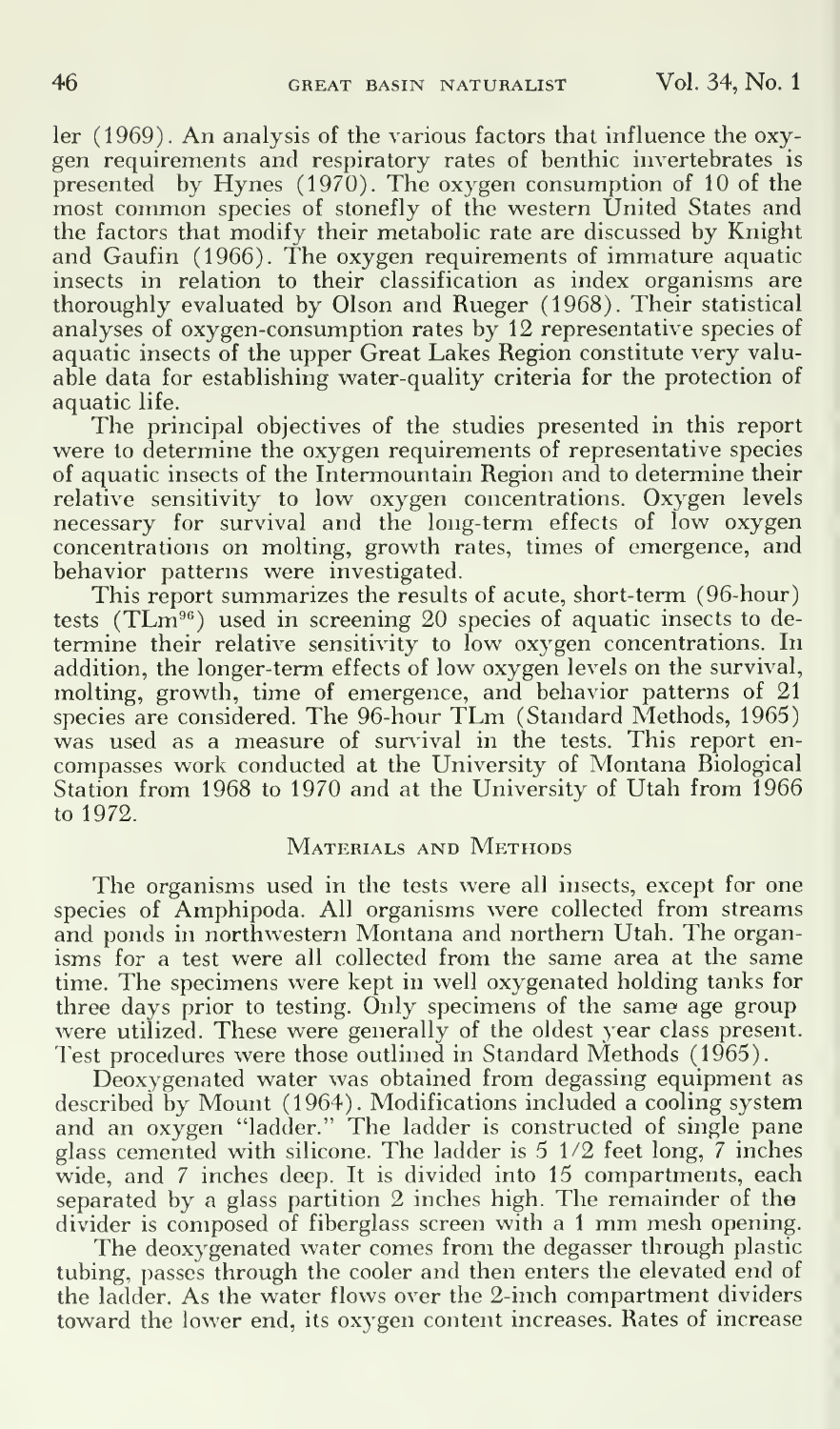are dependent upon rate of inflow and angle of inclination of the ladder. At an inclination of 40 degrees from the horizontal and at a flow rate of  $1000 \text{ cc/min}$ , the oxygen increase per chamber is about  $0.5 \text{ mg}/1$  at 10 C.

Ten organisms were placed in each of seven test chambers and observed twice daily. Point of death was determined by lack of re sponse when stimulated. Small rocks were placed in the test chambers to which the organisms could cling.

The flow rate was checked weekly and was found to vary  $\pm 25$ cc/min. The temperature was taken daily with a pocket thermometer and was found to vary  $\pm 0.5$  C. Oxygen concentration was taken daily using the modified Winkler method, utilizing a 50 ml sample. Variations of plus or minus 0.2 mg/1 occurred.

Water used in the tests at the Biological Station was unchlorinated well water with the following chemical composition: pH 7.8; total hardness, 135 mg/l; temperature, 6.4 C; turbidity, 0-5 J. T. U.; carbon dioxide, 1-2 mg/1.

#### SHORT-TERM (ACUTE) BIOASSAYS CONDUCTED AT UNIVERSITY OF Montana Biological Station

#### Results

Nineteen species of aquatic insect and one species of Amphipoda were studied to determine their 96-hour median tolerance limit (TLm). Eight species of Plecoptera were tested. The mean TLm for this group was 3.04 mg/1 of oxygen. Acroneuria pacifica Banks had the lowest TLm, 1.6 mg/l at a flow rate of  $1000 \text{ cc/min}$  (Table 1). The highest TLm was obtained with Pteronarcys californica Newport (3.9 mg/1) at <sup>a</sup> rate of <sup>500</sup> cc/min. The TLm for this species de creased to 3.2 mg/1 at a flow of 1000 cc/min. All of the specimens of Arcynopteryx parallela Frison survived at oxygen concentrations of from 2 to 5 mg/1 at a flow of 1000 cc/min. All of the test species were stream forms.

Four species of mayfly (Ephemeroptera) were examined. Two species were lotic forms, Hexagenia limbata Guerin and Callibaetis montanus (Eaton). Their TLm's were 1.8 mg/l and 4.4 mg/l respectively. The lentic forms tested were Ephemerella doddsi Needham and *Ephemerella grandis* Eaton, with  $\acute{D}$ . O. values of 5.2 mg/l and 3.0 mg/1 respectively. The mean for the group was 3.6 mg/1.

Seven species of Trichoptera were tested, and all were from lentic environments. Several of these organisms could not be identified to the species level. Ninety percent of the specimens of Brachycentrus occidentalis Banks survived at oxygen concentrations of 2-4 mg/1 and at a flow rate of 500 cc/min. Neothremma alicia Banks, a small species (5 mm), had the lowest TLm of 1.7 mg/1. Neophylax sp. had the highest TLm of 3.8 mg/1. The mean for the entire group was 2.86 mg/1.

One Dipteran was tested {Simulium vittatum Zetterstadt) and had a TLm of 3.2 mg/l. One Amphipoda was examined (Gammarus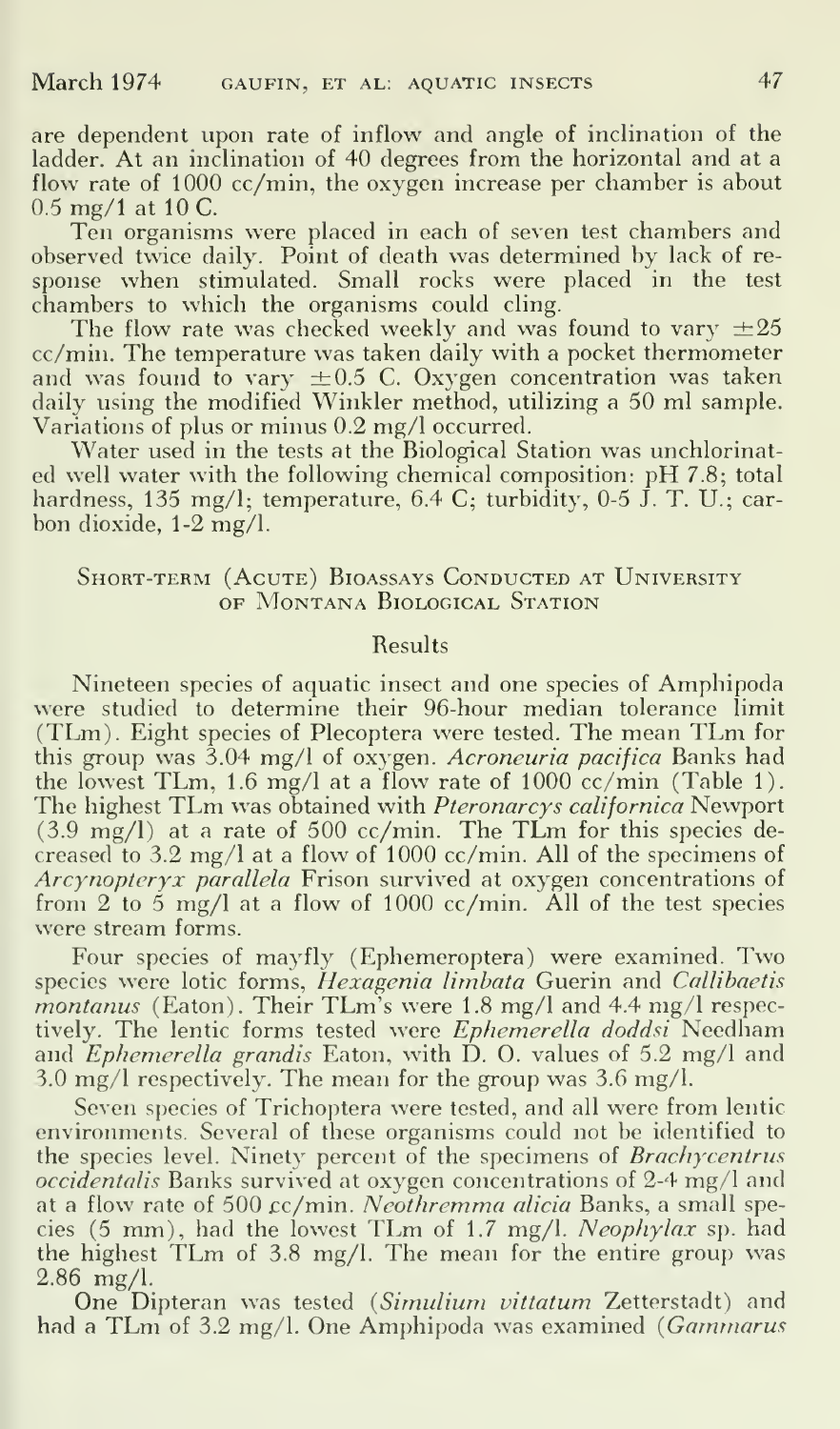| Organisms                               | <b>TLm</b> | Saturation       | Flow |
|-----------------------------------------|------------|------------------|------|
| PLECOPTERA                              |            |                  |      |
| Acroneuria pacifica Banks               | 1.6        | 14               | 1000 |
| <i>Arcynopteryx aurea</i> Smith         | 3.3        | 29               | 1000 |
| Arcynopteryx parallela Frison           | $100*$     | $2-5$ mg/l       | 1000 |
| Diura knowltoni (Frison)                | 3.6        | 32               | 500  |
| Nemoura cinctipes Banks                 | 3.3        | 29               | 1000 |
| Pteronarcys californica Newport         | 3.9        | 34               | 500  |
| Pteronarcys californica Newport         | 3.2        | 28               | 1000 |
| Pteronarcella badia (Hagen)             | 2.4        | 21               | 1000 |
| <b>EPHEMEROPTERA</b>                    |            |                  |      |
| Callibaetis montanus Eaton              | 4.4        | 38               | 500  |
| Ephemerella doddsi Needham              | 5.2        | 46               | 500  |
| Ephemerella grandis Eaton               | 3.0        | 27               | 1000 |
| Hexagenia limbata Guerin                | 1.8        | 15               | 1000 |
| TRICHOPTERA                             |            |                  |      |
| <b>Brachycentrus occidentalis Banks</b> | $90*$      | $2-4$ mg/l       | 500  |
| Drusinus sp.                            | 1.8        | 15               | 1000 |
| <i>Hydropsyche</i> sp.                  | 3.6        | 32               | 500  |
| Lepidostoma sp.                         | $80*$      | $3-4$ mg/l       | 1000 |
| <i>Limnephilus ornatus</i> Banks        | 3.4        | 30               | 500  |
| $Neophylax$ sp.                         | 3.8        | 33               | 500  |
| Neothremma alicia Banks                 | 1.7        | 14               | 500  |
| DIPTERA                                 |            |                  |      |
| Simulium vittatum Zetterstadt           | 3.2        | 28               | 500  |
| AMPHIPODA                               |            |                  |      |
| <i>Gammarus limnaeus</i> Smith          | $80*$      | $3 \text{ mg/l}$ | 500  |

TABLE 1. Test organisms, TLm in mg/l, percent saturation and water flow in  $cc/min$ .

\*Percentage of survival

limnaeus Smith) with a survival of 80 percent at 3 mg/l of oxygen and at a flow rate of 500 mg/l.<br>The mean TLm for all organisms tested was 3.1 mg/l. The mean

for all organisms tested at a flow of 1000 cc/min was 2.55 mg/l and<br>3.64 mg/l at a flow of 500 cc/min. The lowest TLm recorded was 1.6 mg/l for *Acroneuria pacifica*, or 14-percent oxygen saturation.<br>The highest TLm was 5.2 mg/l for *Ephemerella doddsi*, or 46-percent oxygen saturation.

#### Discussion

Of the organisms tested, the group most tolerant to low dissolved-<br>oxygen (D.O.) values was the Trichoptera  $(2.86 \text{ mg/l})$ . All of the<br>Trichoptera tested, except  $Hydropsyche$ , were cased forms, and all came from lentic environments. All the organisms except Drusinus sp. were tested at a flow rate of 500 cc/min. Higher flow rates would probably reduce the TLm of many of the forms.

*Acroneuria pacifica*, a predacious stonefly, was the most re-<br>sistant form tested with a TLm of 1.6 mg/l (14-percent saturation). The largest organism tested, *Pteronarcys californica*, showed a decrease in TLm as the flow rate increased (3.9 mg/l to 3.2 mg/l).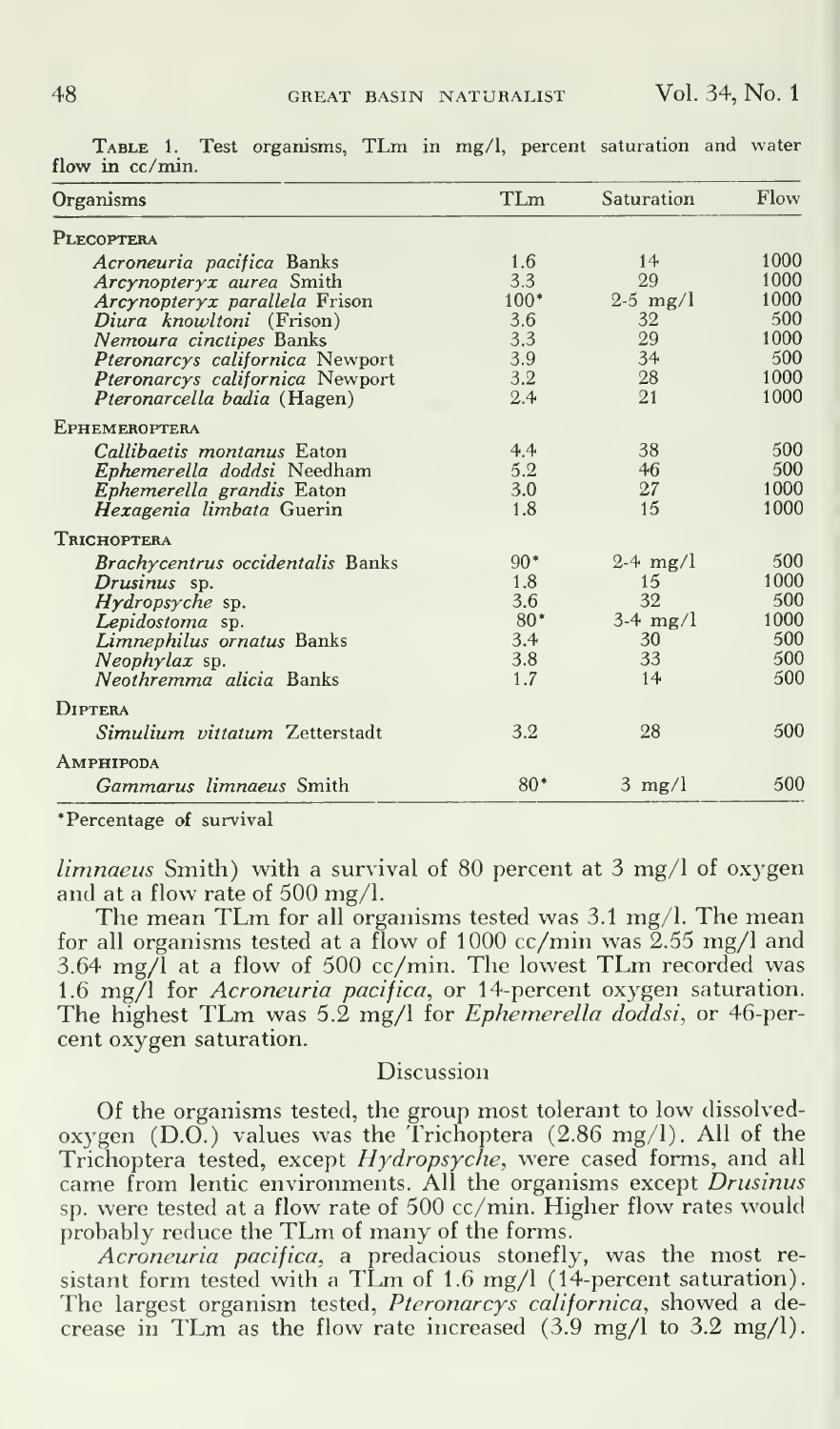The mayfly, *Ephemerella doddsi*, had the highest TLm of 5.2  $mg/l$  (46-percent saturation) at 500 cc/min. This species is found attached to rocks in fast streams.

It has been shown by Knight and Gaufin (1963, 1964) that rate of water flow is very important in determining tolerance limits. And that conclusion is supported by the flow-rate ranges and means for Pteronarcys californica observed in this study. The TLm range for 11 species tested at 500 cc/min was 1.7 mg/l to 5.2 mg/l, with a mean of 3.64 mg/1. At 1000 cc/min, the range for 10 species was 1.6 mg/l to 3.3 mg/l with a mean of 2.55 mg/l, a substantially lower  $\hspace{0.1mm}$ value.

Behavior of organisms during testing was of interest. All of the Plecoptera initiated "push-up" movements upon introduction to the test chambers. Most species ceased this motion after several hours but Pteronarcys californica continued these movements periodically throughout the test. *Pteronarcys californica* also assumed a position half out of the water in the low oxygen chambers. Nemoura cinctipes assumed a stilted position upon death.

Number of gill beats per unit time was indicative of oxygen concentration. Gill beats in *Ephemerella grandis* were counted after 12 hours in the test chambers and results are given in Table 2. Each value is the mean number of beats for the ten organisms in each chamber.

Except at the lowest D.O. concentration, the gill beat decreased as the oxygen increased. The rhythm of gill beats also became erratic as the oxygen increased.

The high TLm of the pond mayfly, *Callibaetis montanus*, was surprising. It had the second highest TLm of all species tested (4.4 mg/l). Another lotic species Hexagenia limbata had a low TLm of 1.8 mg/1. This could probably be explained by its acclimation to lower oxygen concentrations in its normal environment.

In response to low oxygen values, the Trichoptera undulated their abdomens in their cases. *Simulium vittatum* congregated on the chamber walls where the flow was the greatest. *Gammarus limnaeus* showed no behavioral response to the low oxygen values.

#### LONG-TERM BIOASSAYS CONDUCTED AT THE University of Montana Biological Station AND THE UNIVERSITY OF UTAH

#### Results

Eight species of aquatic insects from northwestern Montana were studied to determine their tolerance levels and behavior patterns when exposed to low oxygen levels over periods of time longer than 96 hours. Five of these species, and an additional 13 species from northern Utah, were also tested for periods of time ranging from 4 to 104 days to determine their long-term reactions (Tables 3, 4, 5).

The results of the longer-term bioassays clearly indicate increased sensitivity and mortality of test specimens with increased length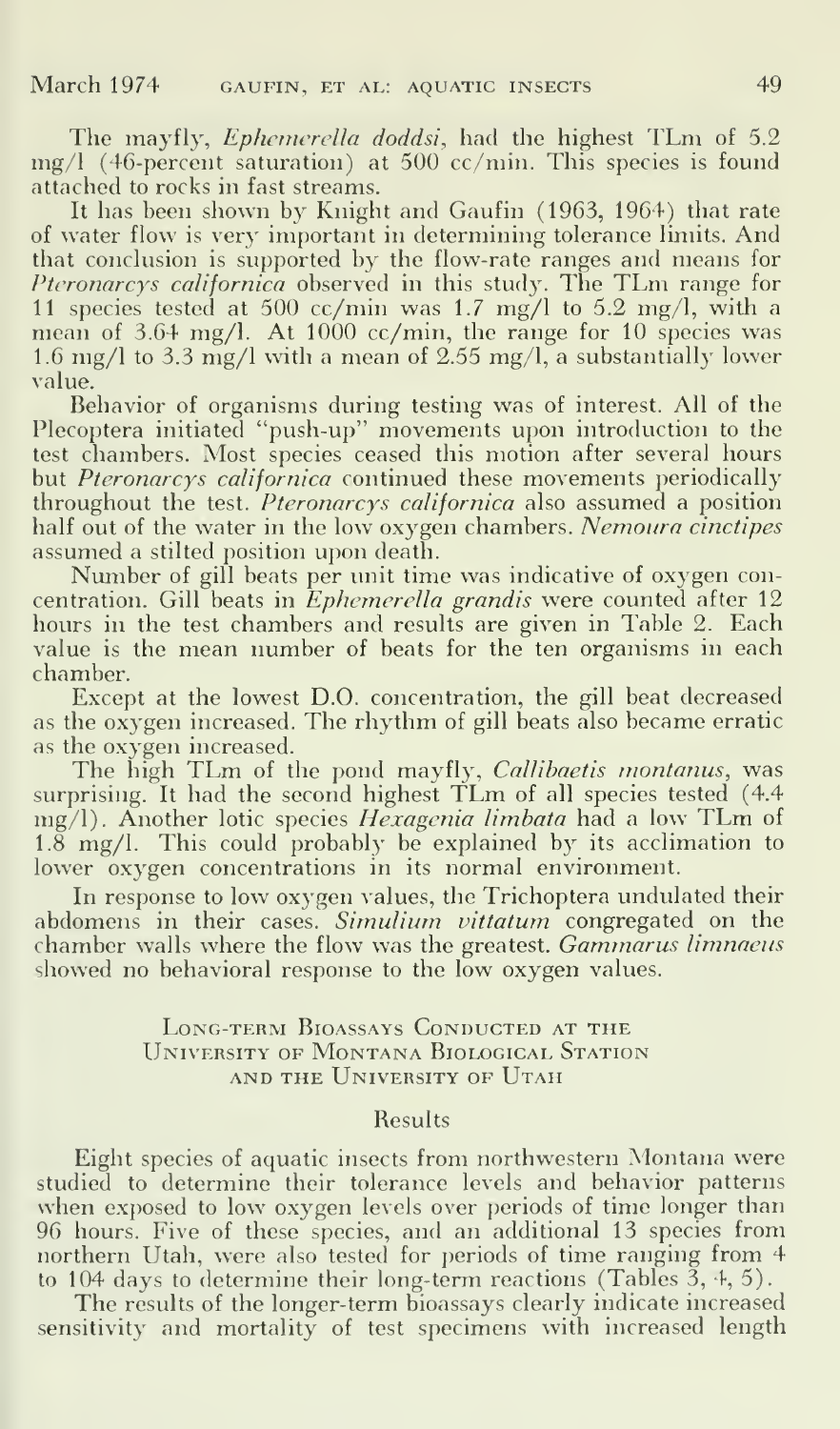| Oxygen conc. $(mg/l)$ | <b>Beats</b> | Rhythm  |
|-----------------------|--------------|---------|
| $2.4^{\circ}$         | 176          | steady  |
| 3.0                   | 192          | steady  |
| $\frac{3.6}{4.6}$     | 192          | steady  |
|                       | 184          | erratic |
| $5.0$                 | 160          | erratic |
| 6.0                   | 100          | erratic |

TABLE 2. Gill beats/minute for Ephemerella grandis Eaton.

Table 3. Long-term dissolved-oxygen bioassays conducted at University of Montana Biological Station.

| <b>Species</b>                                                       | Minimum<br>D.O. level<br>(mg/l) | Percentage<br>of<br>Survival | Survival<br>time<br>(days) |
|----------------------------------------------------------------------|---------------------------------|------------------------------|----------------------------|
| PLECOPTERA                                                           |                                 |                              |                            |
| <i>Pteronarcella badia</i> (Hagen)                                   | 4.4                             | 50                           | 69                         |
| Pteronarcys californica Newport                                      | 4.8                             | 40                           | 97                         |
| Arcynopteryx aurea Smith                                             | 4.8                             | 30                           | 12                         |
| Acroneuria pacifica Banks                                            | 5.8                             | 50                           | 111                        |
| <b>EPHEMEROPTERA</b>                                                 |                                 |                              |                            |
| <i>Ephemerella grandis</i> Eaton                                     | 4.6                             | 30                           | 30                         |
| TRICHOPTERA                                                          |                                 |                              |                            |
| Brachycentrus occidentalis Banks                                     | 3.2                             | 50                           | 120                        |
| $Hydropsyche$ sp.                                                    | 4.8                             | 30                           | 50                         |
| DIPTERA                                                              |                                 |                              |                            |
| <i>Atherix variegata</i> Walker                                      | 2.4                             | 90                           | 40                         |
| AMPHIPODA                                                            |                                 |                              |                            |
| <i>Gammarus limnaeus Smith</i><br>Flow rate of $1000 \text{ cc/min}$ | 2.8                             | 50                           | 20                         |

of exposure to low oxygen levels. For example, while 50 percent of the specimens of *Acroneuria pacifica* in Montana survived an oxygen concentration of 1.6 mg/l for 4 days, the minimal dissolved-oxygen level for 50-percent survival at 111 days was 5.8 mg/l. Similarly, 50 percent of the specimens of *Arcynopteryx aurea* survived in an oxygen concentration of 3.3 mg/l for 4 days, but only 30 percent survived at a dissolved-oxygen level of 4.8 mg/l for 12 days. This increased sensitivity can be explained partly on the basis of fungus in-<br>fection and debilitation caused by lack of food. For example, 60 per-<br>cent of the larvae of the crane fly, *Holorusia* sp., survived for 86 days at a dissolved oxygen level of only 2.0 mg/l. Infection with fungus and shrinkage of the larvae bodies owing to starvation caused a rapid die-off after 86 days.

Of the eight species of aquatic insects tested at the Biological Station, the carnivorous stonefly, Acroneuria pacifica, had the highest TLm, with a 50-percent death rate at an oxygen level of 5.8 mg/l for 111 days. The most tolerant species was the Dipteran, Atherix variegata, with 90 percent of the specimens surviving for 40 days at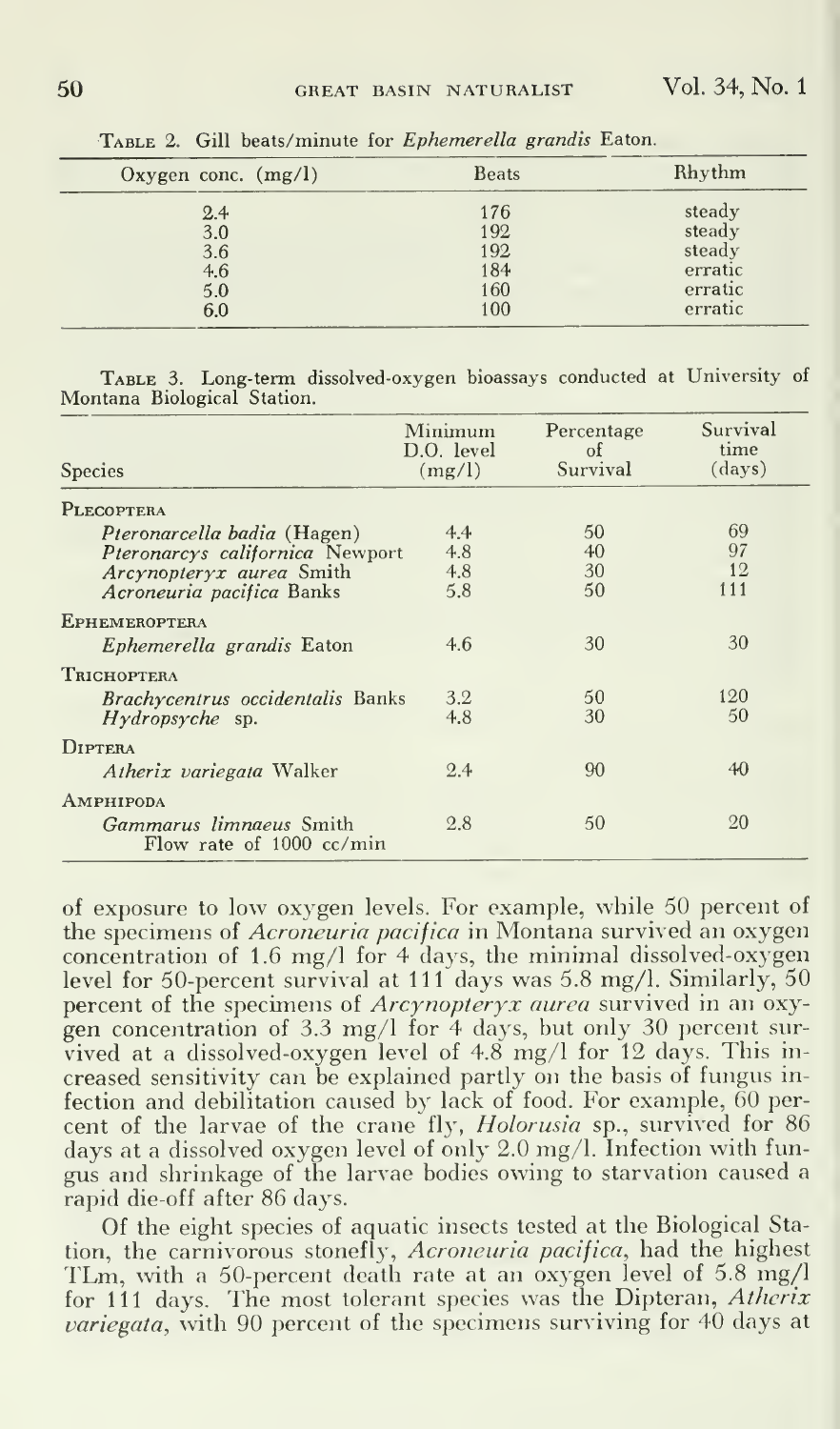| <b>Species</b>                                                                                                                    | Minimum<br>D.O. level<br>(mg/l) | Percentage<br>of<br>Survival | Survival<br>time<br>(days)             |
|-----------------------------------------------------------------------------------------------------------------------------------|---------------------------------|------------------------------|----------------------------------------|
| PLECOPTERA                                                                                                                        |                                 |                              |                                        |
| Acroneuria pacifica Banks<br><i>Brachyptera nigripennis</i> (Banks)<br>Isoperla fulva Claassen                                    | 3.0<br>2.3<br>2.3               | 50<br>60<br>50               | 24<br>$\overline{4}$<br>13             |
| <b>EPHEMEROPTERA</b>                                                                                                              |                                 |                              |                                        |
| <i>Ephemerella grandis</i> Eaton<br>Rhithrogena robusta Dodds                                                                     | 3.3<br>3.3<br>3.3               | 50<br>50<br>50               | 18<br>$\overline{7}$<br>$\overline{4}$ |
| TRICHOPTERA                                                                                                                       |                                 |                              |                                        |
| <i>Brachycentrus occidentalis</i> Banks<br><i>Rhyacophila</i> sp.<br><i>Arctopsyche grandis</i> (Banks)<br>Parapsyche elsis Milne | 2.6<br>1.4<br>3.4<br>5.2        | 80<br>50<br>50<br>60         | 91<br>45<br>26<br>30                   |
| DIPTERA                                                                                                                           |                                 |                              |                                        |
| <i>Atherix variegata</i> Walker<br>Holorusia sp.                                                                                  | 2.4<br>2.0                      | 90<br>60                     | 97<br>86                               |
| <b>ODONATA</b>                                                                                                                    |                                 |                              |                                        |
| Argia vivida Hagen<br>Enallagma anna Williamson<br>Flow rate of $1000 \text{ cc/min}$                                             | 3.0<br>1.4                      | 50<br>50                     | 56<br>21                               |

Table 4. Long-term dissolved-oxygen bioassays conducted at the University of Utah (50-percent-plus survival).

TABLE 5. Long-term dissolved-oxygen bioassays conducted at the University of Utah (minimum D.O. with survival).

| <b>Species</b>                                                  | Minimum<br>D.O. level<br>(mg/l) | Percentage<br>of<br>Survival | Survival<br>time<br>(days) |
|-----------------------------------------------------------------|---------------------------------|------------------------------|----------------------------|
| PLECOPTERA                                                      |                                 |                              |                            |
| Acroneuria pacifica Banks                                       | 3.0                             | 20                           | 41                         |
| <i>Arcynopteryx parallela</i> Frison                            | 3.4                             | 10                           | 8                          |
|                                                                 | 4.2                             | 20                           | 28                         |
| <i>Brachyptera nigripennis</i> (Banks)                          | 3.7                             | 20                           | 9                          |
| Isoperla fulva Claassen                                         | 2.1                             | 10                           | 27                         |
| Pteronarcella badia (Hagen)                                     | 2.0                             | 30                           | 30                         |
| EPHEMEROPTERA                                                   |                                 |                              |                            |
| <i>Baetis bicaudatus</i> Dodds                                  | 3.8                             | 10                           | 3                          |
| <i>Ephemerella grandis</i> Eaton                                | 3.5                             | 50                           | 21                         |
| TRICHOPTERA                                                     |                                 |                              |                            |
| <i>Parapsyche elsis</i> Milne                                   | 4.8                             | 40                           | 16                         |
| DIPTERA                                                         |                                 |                              |                            |
| <i>Atherix variegata</i> Walker                                 | 1.7                             | 70                           | 90                         |
| Bibiocephala sp.                                                | 3.4                             | 40                           | 21                         |
| ODONATA                                                         |                                 |                              |                            |
| Argia vivida Hagen                                              | 1.7                             | 10                           | 100                        |
| Enallagma anna Williamson<br>Flow rate of $1000 \text{ cc/min}$ | 1.1                             | 20                           | 35                         |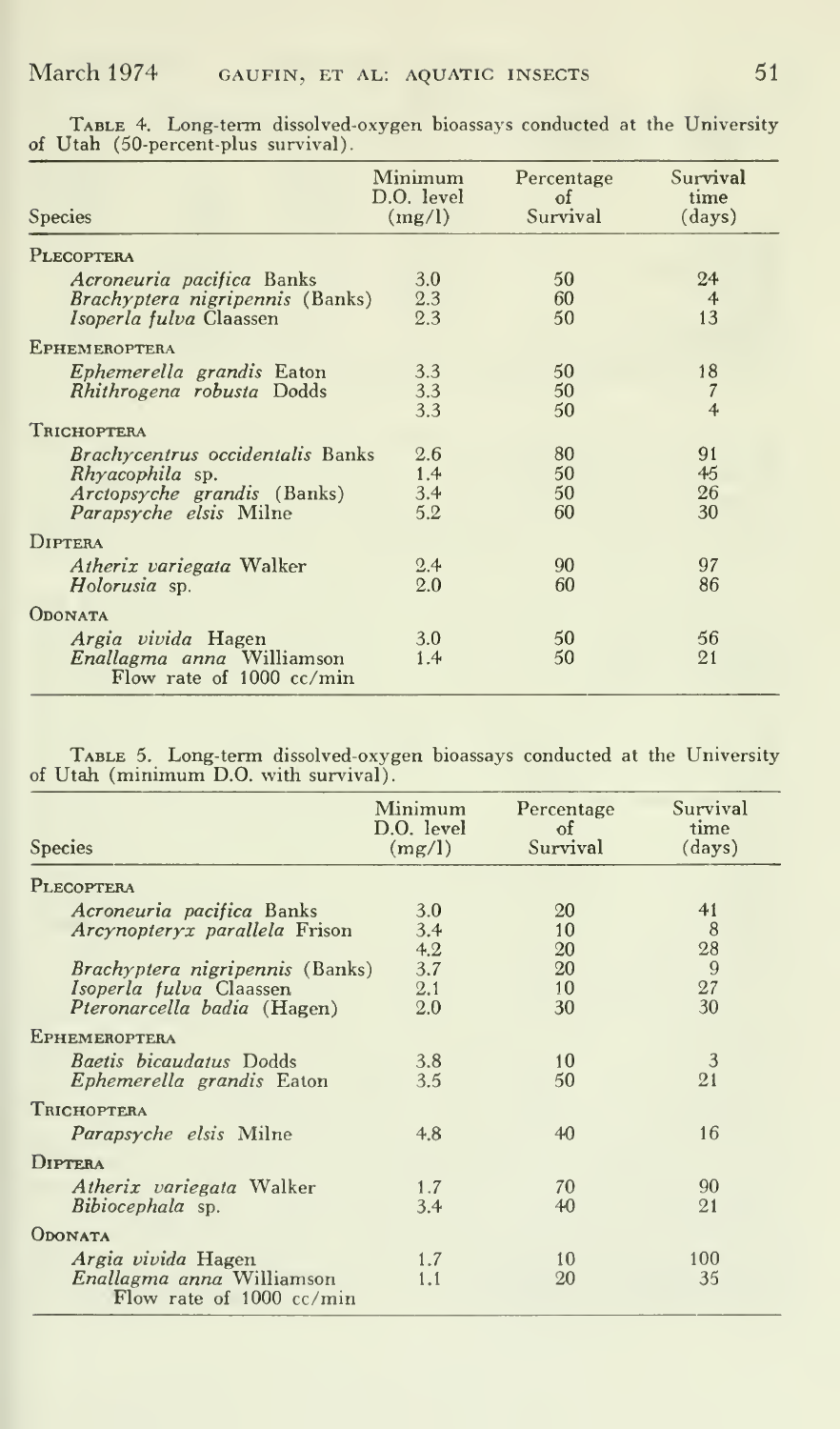|               | Montana<br>species | Average<br>survival<br>(days) | Utah<br>species    | Average<br>survival<br>(days) |
|---------------|--------------------|-------------------------------|--------------------|-------------------------------|
| Plecoptera    | 4.9 $mg/l$         | 62                            | $2.8 \text{ mg/l}$ | 14                            |
| Ephemeroptera | 4.6 mg/l           | 30                            | $3.3 \text{ mg/l}$ | 10                            |
| Trichoptera   | 4.0 $mg/l$         | 85                            | $3.1 \text{ mg/l}$ | 48                            |
| Diptera       | 2.4 $mg/l$         | 40                            | $2.2 \text{ mg/l}$ | 92                            |
| Odonata       |                    |                               | $2.2 \text{ mg/l}$ | 39                            |
| Amphipoda     | $2.8 \text{ mg}/l$ | 20                            |                    |                               |

Table 6. Average minimum dissolved-oxygen requirements of different groups of aquatic invertebrates\*.

\*Averages based on 50-percent-plus survival for time indicated.

an oxygen concentration of 2.4 mg/l. This species was also the most tolerant of the Utah forms listed, 90 percent of the specimens surviving at the same oxygen level for 97 days. The higher oxygen requirement of *Acroneuria pacifica* under long-term conditions may be partially owing to its food requirements. Inasmuch as this species is carnivorous, lack of a varied animal diet may have reduced its ability to tolerate low oxygen levels for extended periods of time.

A comparison of the long-term median tolerance limits of the same species of aquatic insects from Montana and Utah shows considerable variation. Fifty percent of the specimens of the stonefly, Acroneuria pacifica, from Montana died at a dissolved-oxygen level of 4.4  $mg/l$  in 69 days. The same percentage of Utah specimens survived at a much lower dissolved-oxygen concentration, 3.0 mg/l, but for only 24 days. A mayfly, *Ephemerella grandis*, was tested from both Montana and Utah with similar results. Thirty percent of the Montana specimens survived at a dissolved-oxygen level of 4.6 mg/l for 30 days, while 50 percent of the Utah specimens survived at a dissolved- $\alpha$ xygen concentration of 3.3 mg/l, but for only 18 days. The differences in tolerance limits between the same species may have been much less if the tests had been conducted under exactly the same conditions in the two locations. Time did not permit this, so the Utah tests were run at lower oxygen levels to determine maximum survival rates at these much lower oxygen limits.

An evaluation of the average minimum dissolved-oxygen requirements of the different groups of aquatic invertebrates tested shows that the mayflies are the most sensitive, that the stoneflies are next, and that the caddis flies, freshwater shrimp, true flies, and damselflies follow, in that order. While two species of mayfly could tolerate as low a dissolved-oxygen concentration as 3.3 mg/l for 10 days, a level of 4.6 mg/l was required for 50-percent survival at 30 days. Three species of stonefly from Utah survived at a dissolvedoxygen concentration of 2.8 mg/l for 14 days with 50 percent surviving, but an average oxygen concentration of 4.9 mg/l was required for 30- to 50-percent survival for 62 days. Tests on caddis flies also indicated that higher oxygen levels were necessary with longer exposure, a minimum of 4.0 mg/l being required for 50percent survival for 84 days.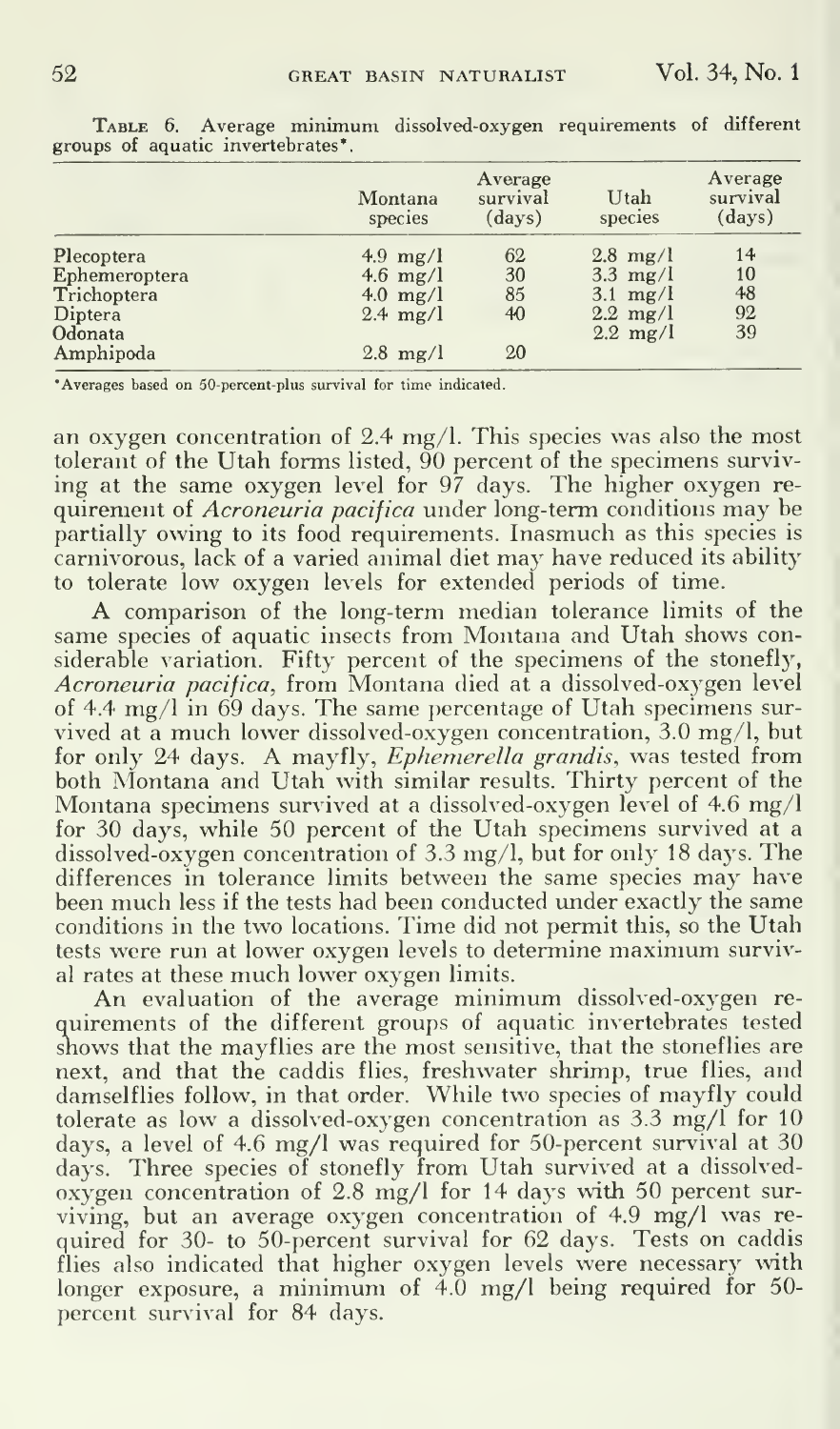

Fig. 1*. Acroneuria pacifica:*<br>1000 cc/min, 96-hour TLm results, oxygen.



Fig. 3. Arcynopteryx paral-<br>lela: 1000 cc/min. 96-hour TLm results, oxygen.



Fig. 5. Pteronarcys califor-<br>ca: 1000 cc/min. 96-hour  $nica: 1000 \quad \text{cc/min}, \text{TLm}$  results, oxygen.



Fig. 7. Hexagenia limbata: <sup>1000</sup> cc/min, 96-hour TLm results, oxygen.



Fig. 2. Arcynopteryx aurea: <sup>1000</sup> cc/min. 96-hour TLm results, oxygen.



Fig. 4. Pteronarcella badia: <sup>1000</sup> cc/min, 96-hour TLm results, oxygen.



Fig. 6. Nemoura cinctipes: <sup>1000</sup> cc/min, 96-hour TLm results, oxygen.



Fig. 8. *Ephemerella grandis:*<br>1000 cc/min, 96-hour TLm results, oxygen.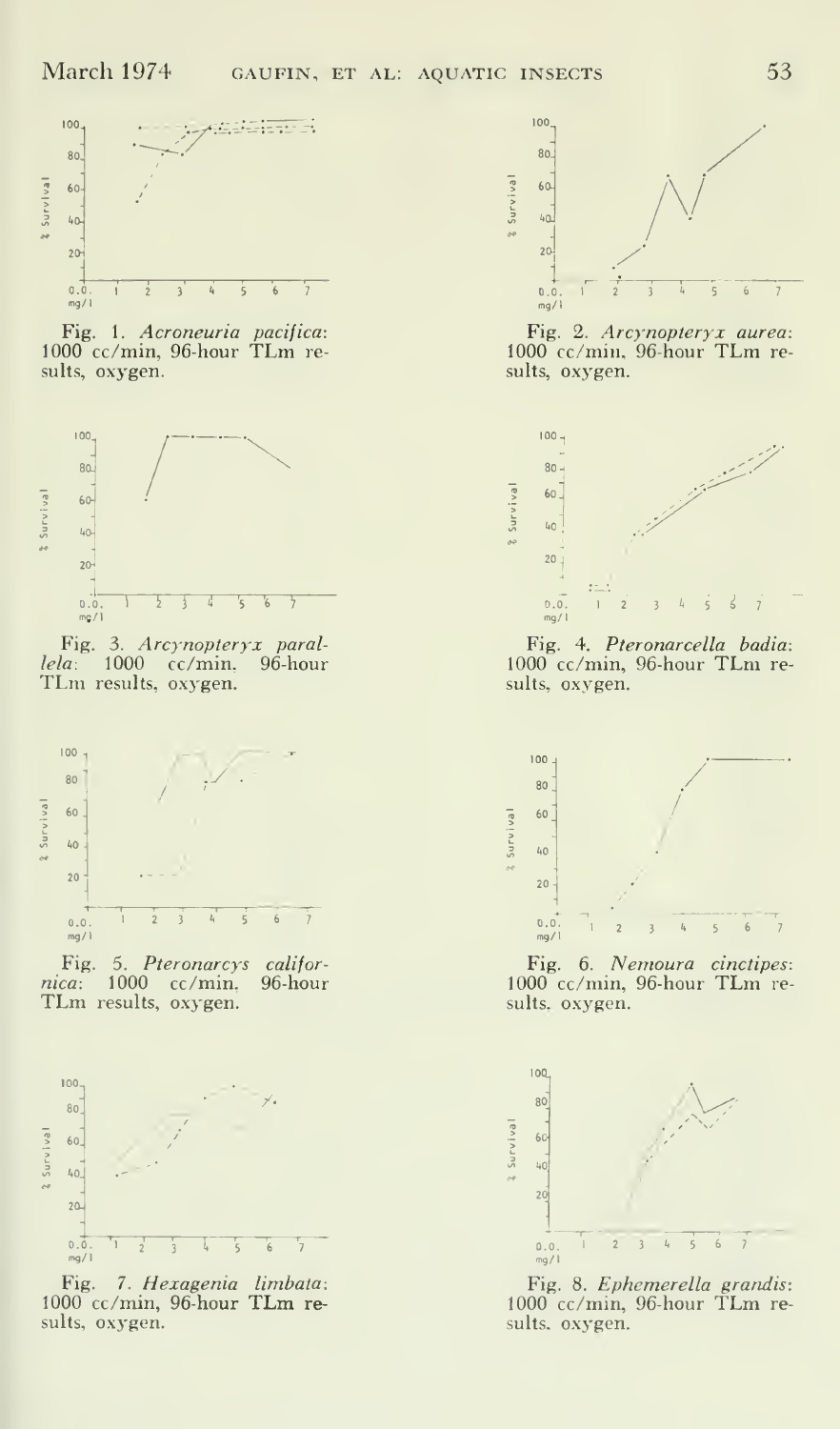

Fig. 9. Lepidostoma sp.: 1000 cc/min, 96-hour TLm results, oxygen.



Fig. 11. Pteronarcys califor-<br>ca: 500 cc/min, 96-hour nica: TLm results, oxygen.



Fig. 13. Ephemerella doddsi: 500 cc/min, 96-hour TLm results, oxygen.



Fig. 15. Limnephilus sp.: 500 cc/min, 96-hour TLm results, oxygen.



Fig. 10. Drusinus sp.: 1000 cc/min, 96-hour TLm results, oxygen.



Fig. 12. Diura knowltoni:<br>500 cc/min, 96-hour TLm results, oxygen.



Fig. 14. Callibaetis montanus:  $500 \text{ cc/min}$ , 96-hour TLm results, oxygen.



Fig. 16. Hydropsyche sp.:<br>500 cc/min, 96-hour TLm results, oxygen.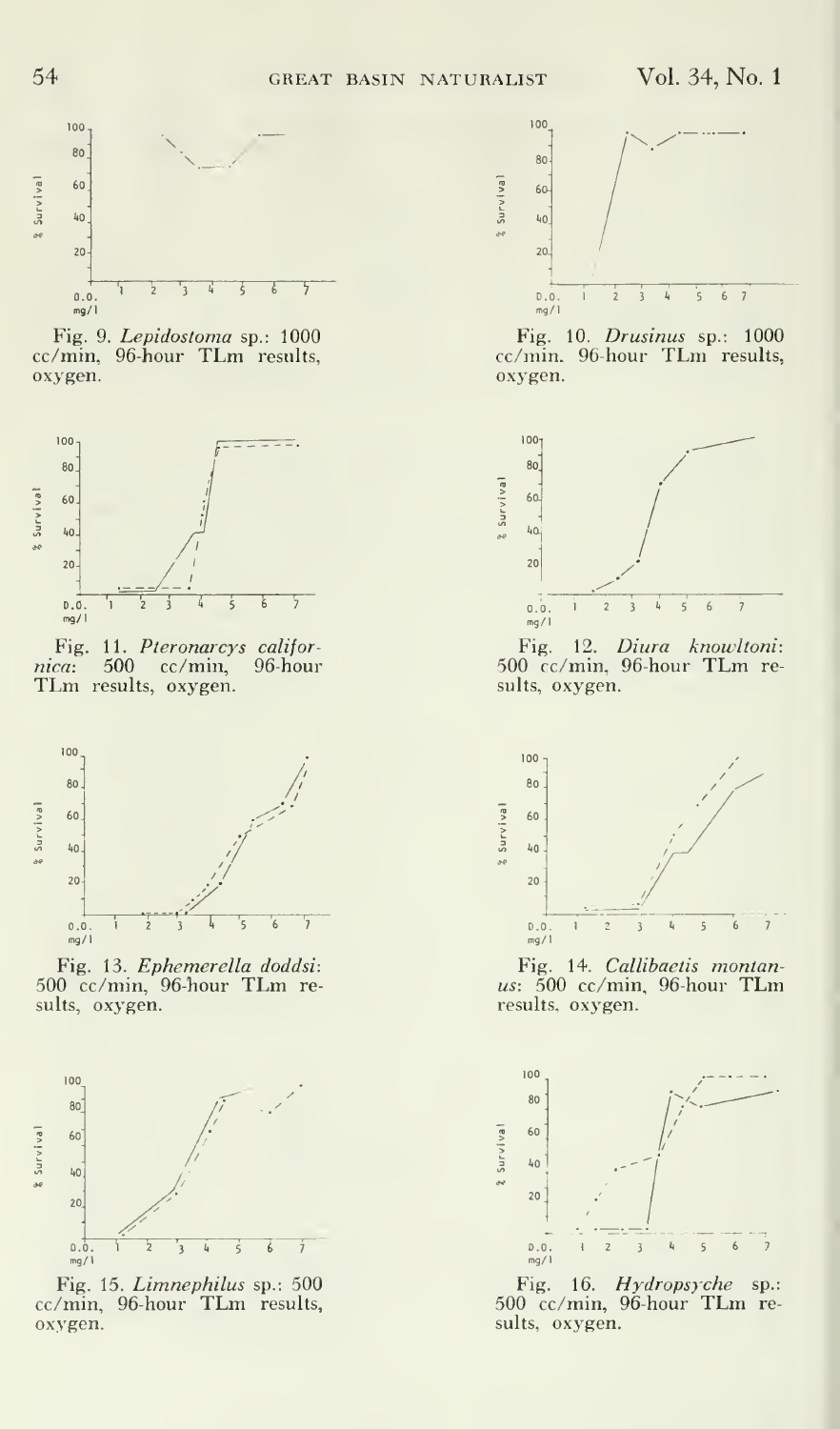

Fig. 17. Neothremma sp.: 500 cc/min. 96-hour TLni results, oxygen.



Fig. 19. Brachycentrus occi *dentalis:* 500 cc/min, 96-hour –<br>TLm results, oxygen.



Fig. 18. Neophylax sp.: 500 cc/min, 96-hour TLm results, oxygen.



Fig. 20. Simulium vittatum: <sup>500</sup> /cc min, 96- hour TLm results, oxygen.



Fig. 21. Gammarus limnaeus: <sup>500</sup> cc/min, 96-hour TLm results, oxygen.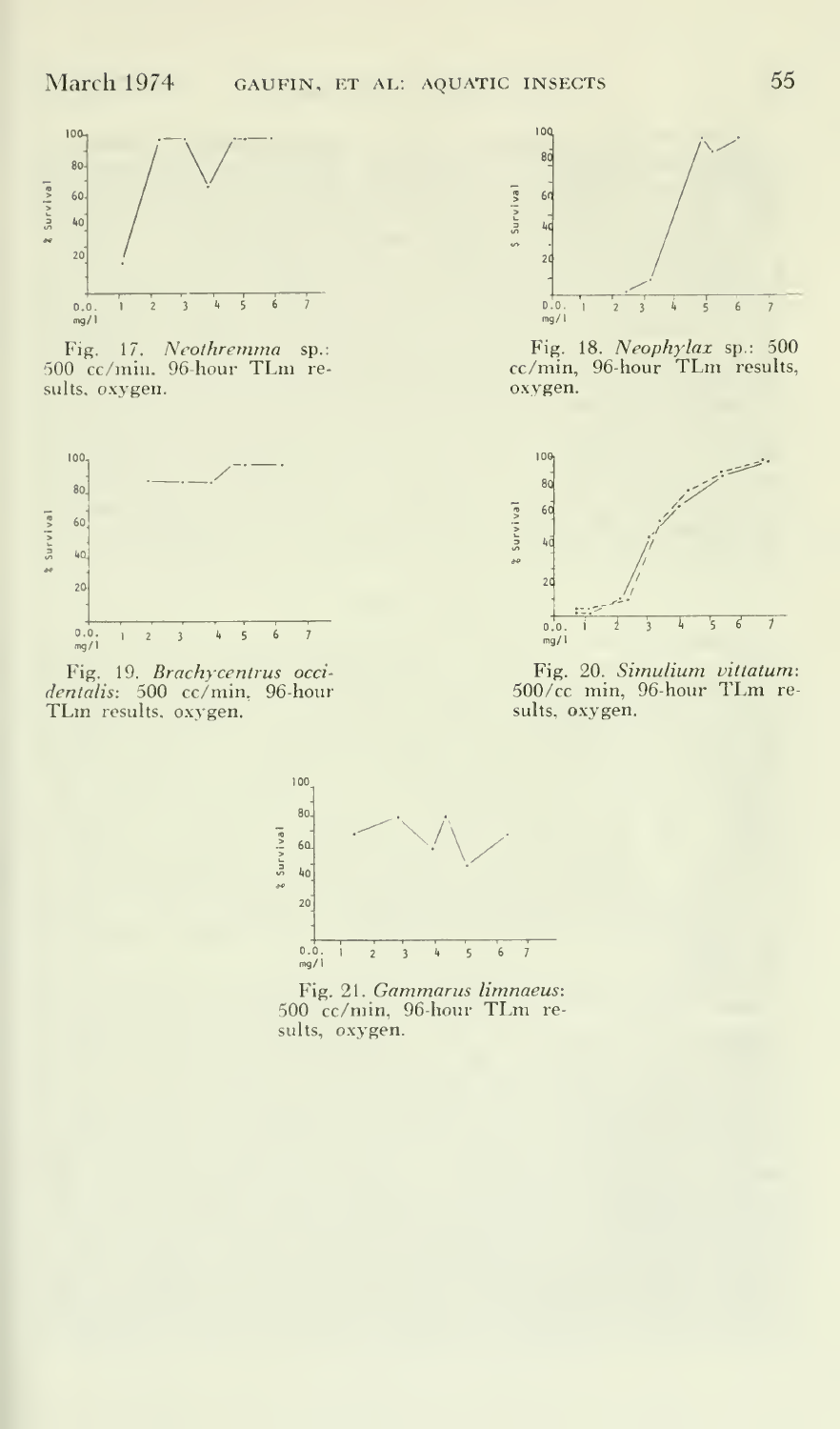The true flies, freshwater shrimp, and damselflies displayed <sup>a</sup> much greater tolerance to low oxygen levels than did the previous three groups. Fifty percent of the specimens of these three groups were able to survive for periods ranging from 20 to 92 days at dissolved-oxygen levels ranging from 2.2 to 2.8 mg/1.

While the principal objective of this project was to determine the minimal dissolved-oxygen levels required for both short- and long-term exposure, survival without growth and metamorphosis would eventually eliminate a species of aquatic insect. While not all of the species tested molted or emerged during the study, many species did. All of the species on which bioassays were run for over 30 days molted one or more times at the oxygen levels required for 50-percent survival. Species such as the stoneflies Brachyptera nigripennis, Pteronarcys californica, and Pteronarcella badia, the mayfly Ephemerella grandis, and the damselfly Enallagma anna emerged during the tests at oxygen concentrations of 4.8 mg/1 or less. None of the caddis flies or Dipterans emerged, inasmuch as only larvae and not pupae were used for testing purposes.

#### **DISCUSSION**

Aquatic environments in which dissolved oxygen is available in excess at all times are rare. Many aquatic animals possess varied adaptations that facilitate the acquisition of oxygen when it becomes scarce. In stoneflies, diffusion, along with special ventilation mechanisms, provides extensive absorbing surfaces for the absorption of oxygen from the environment. An adaption utilized by the nymphs of Pteronarcys californica when environmental oxygen becomes reduced is undulating the body—to destroy the oxygen gradient that develops around the body and gills. Of particular in terest is the variation in rate of undulation according to year class. In studies conducted at the University of Utah from 1963 to 1965, the undulations of the smaller nymphs of this species (year I, 17-18 mm long) were more rapid than those of the larger (year II, 30 mm long).

The respiratory mechanism possessed by different species of aquatic insects greatly influences their ability to withstand low oxygen concentrations. In work conducted by Knight and Gaufin (1966) at the University of Utah, the value of gills in enabling some species to better withstand low dissolved-oxygen levels was demonstrated clearly. The nymphs of Pteronarcella badia, Isoperla fulva, and Acroneuria pacifica were all exposed to an environment of reduced dissolved oxygen of 1.0 cc/1 and water flow of 0.004 feet/second, at 10 C. The forms possessing gills exhibited quite similar mortalities during the exposure period. *Pteronarcella badia* nymphs exhibited a 13-percent mortality after 24 hours and 48 hours of exposure, and 29-percent at the end of 72 hours, with no further mortality for the remainder of the exposure period. Acroneuria pacifica showed the same mortality as did Pteronarcella badia after 72 hours of exposure. After 96 hours exposure,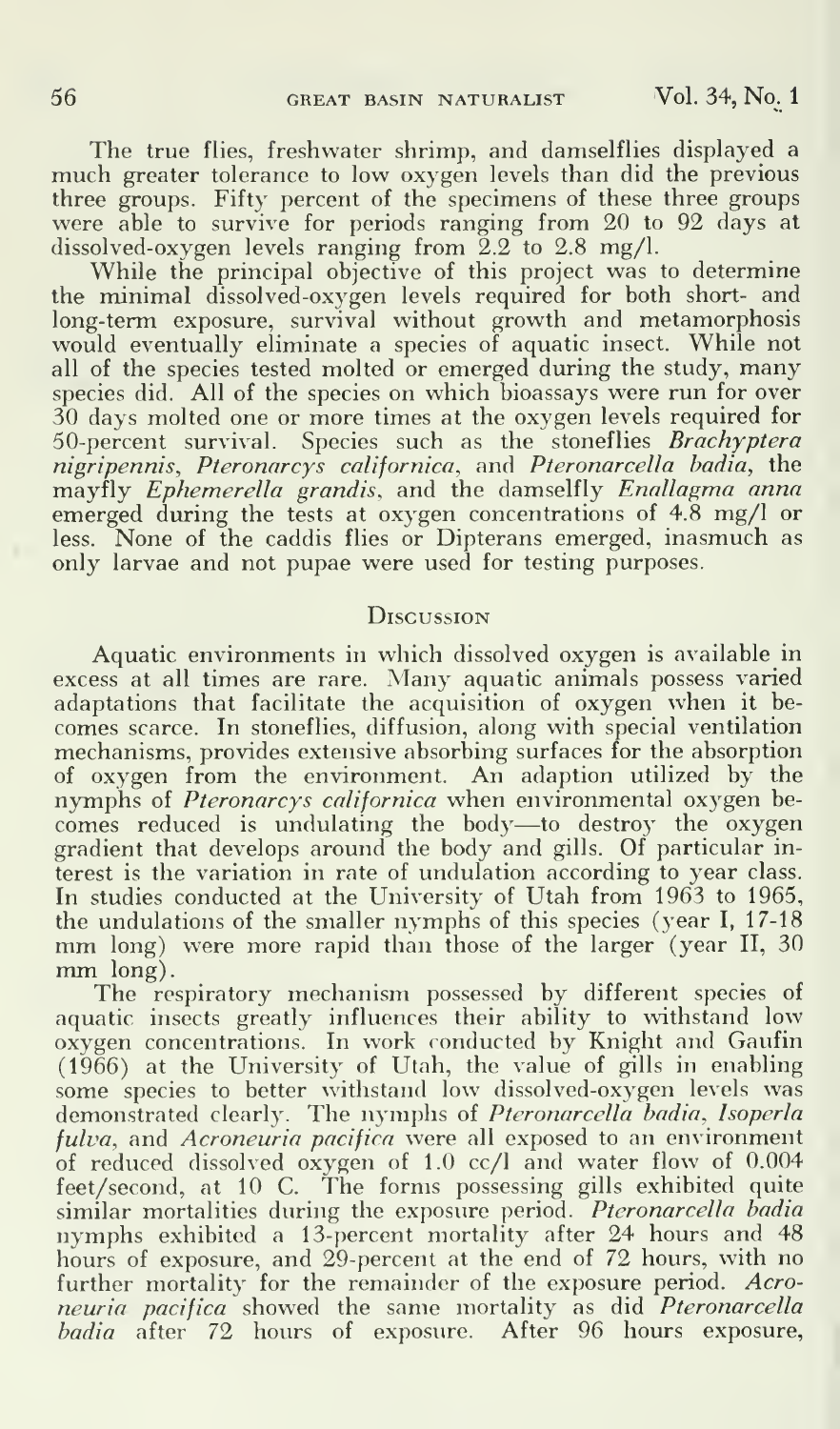Acroneuria pacifica displayed <sup>a</sup> 25-percent mortality. No further mortality was noted for the remainder of the experimental period. Eighty percent of the Isoperla fulva nymphs, a species without gills, died within 24 hours. After 144 hours of exposure, all had suc cumbed. The increased mortality shown by the Isoperla fulva nymphs may have been owing to their smaller size and the fact that they were year class I, as opposed to year class II in the gilled forms. Isoperla fulva has only a one-year life cycle, so it was impossible to compare nymphs of similar size.

In view of the above, a second evaluation was carried out comparing nymphs of Acroneuria pacifica (gills) to those of Arcynopteryx parallela (no thoracic gills). The nymphs were tested at a temperature of 15.6 C with <sup>a</sup> water flow of 0.25 feet/second and <sup>a</sup> dissolved-oxygen concentration of 1.0 cc/1. The nymphs of both species were between <sup>25</sup> and <sup>30</sup> mm in length. In general, the results of this test-—like those of the previous one—indicated that forms lacking gills are more sensitive to reduced dissolved oxygen than are forms possessing gills. No mortality of Acroneuria pacifica nymphs occurred during the experimental period, while nymphs of Arcynopteryx parallela showed 82-percent mortality after 10 hours of exposure, 88.5-percent mortality at the end of 24 hours, and 100-percent mortality after 34 hours.

The metabolism of poikilotherms rises with temperature about two and one-half times per 10 C change in temperature (Prosser and Brown, 1961). This metabolic increase in response to increased environmental temperature produces increased oxygen consumption. The increase in oxygen consumption with increased water temperature would cause an aquatic insect subjected to the higher temperature  $(15.6 \text{ C})$  to incur an oxygen debt at a higher dissolved-oxygen concentration than one subjected to a situation similar except for a reduced temperature (10 C). Stoneflies, mayflies, and caddis flies do not have an apparent ability to get along without oxygen for an extended period. They do survive for a short period in greatly reduced oxygen by greatly reducing their activity, and they use energy apparently produced by the anaerobic phase of glycolysis. If the oxygen supply is not restored within a certain time, the speci mens die from asphyxiation.

In the work conducted to date by the author and his colleagues, there has been a great difference in the dissolved-oxygen concentration at which initial mortality of test organisms was recorded. This difference was greatly influenced by the temperature difference in the experimental environment. In a natural situation in which the dissolved oxygen is gradually reduced for short periods of time (for example, by intermittent discharges of organic oxygen-demanding wastes), the onset of stonefly mortality would be influenced by the existing water temperature. Provided that the water flow and other variables remained constant, one could expect the aquatic insects subjected to an environmental temperature of 10 C to withstand reduced oxygen concentrations about 2.4 times lower than would the same specimens exposed to similarly reduced oxygen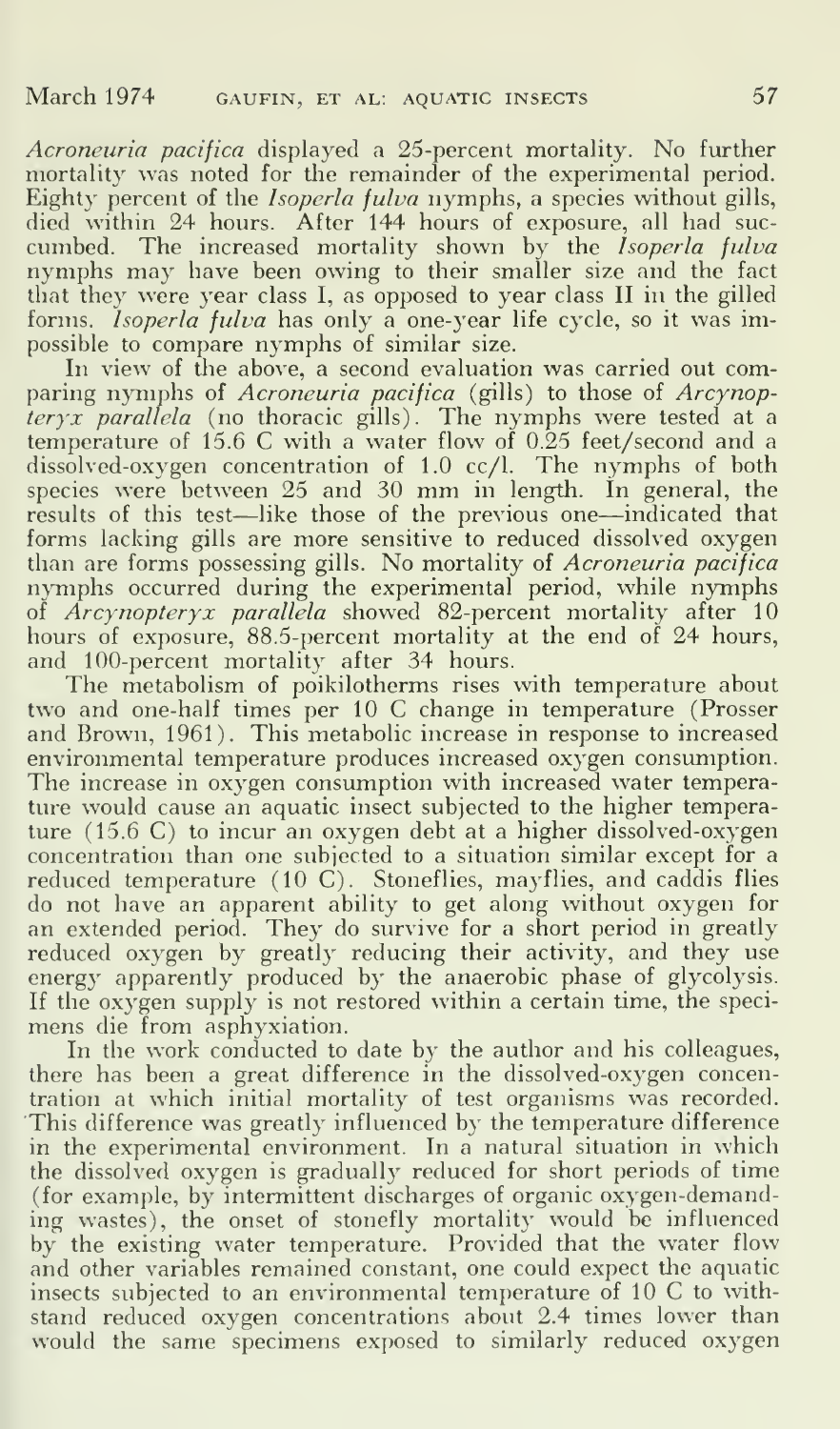concentrations at a water temperature of 15.6 C. In a hypothetical situation based on the work of Knight and Gaufin (1966), a stream possessing a temperature of 15.6 C and <sup>a</sup> dissolved-oxygen concentration of 0.6  $cc/l$  would have a stonefly mortality of 18 percent while a stream similar in all respects except that its water temperature was 10 C would exhibit 100-percent survival. Thus, the water temperature of a stream is a very important factor in the survival of aquatic insects when they are subjected to <sup>a</sup> reduction in dissolved oxygen over a short period of time.

The rate of water flow in a stream also is a very important factor in the survival of aquatic insects exposed to low oxygen concentrations. Knight and Gaufin (1966) showed that a gradual reduction of dissolved oxygen with water flow of 0.06 ft/sec pro duced approximately 50-percent stonefly mortality and that a similar situation provided with a water flow of 0.25 ft/sec resulted in 100-percent survival.

In the present study the mean oxygen concentration required for  $50$ -percent survival by 11 species of aquatic insects at a flow rate of 500 cc/min was 3.64 mg/1. The mean for 10 species at <sup>a</sup> flow rate of 1000 cc/min was considerably lower or 2.55 mg/1.

#### LITERATURE CITED

- Aмекісан Public Health Association. 1965. Standard methods for the examination of water and wastewater, 12th ed. New York, N.Y. 769 pp.<br>Валке, E. 1957. Der O2 Konsum und die Tracheen-Innenflache bei durch
- Tracheen Kiemen atmenden Insekten larven in Abhangig Keit von der
- Korpergrosse. Z. Vergl. Physiol. 40:415-439. Brinck, Per. 1949. Studies on Swedish stoneflies (Plecoptera). Lund Berlingeka Boktryckeiret, Sweden.
- DoDDS, G. S., AND F. L. Hisaw. 1924. Ecological studies of aquatic insects. II. Size of respiratory organs in relation to environmental conditions. Ecology. 5:262-271.

EDWARDS, G. A. 1946. The influence of temperature upon the oxygen consump-

tion of several arthropods. Jour. Cell. Comp. Physiol. 27:53-60.<br>FAIR, G. M., AND M. C. WHIPPLE. 1948. Revision of the microscopy of drinking<br>water, 4th ed. John Wiley, New York.<br>Fox, H. M. 1936. Oxygen consumption of mayf

available oxygen. Nature (London) Dec. 1015.<br>GAUFIN, A. R., AND C. M. TARZWELL. 1952. Aquatic invertebrates as indicators of stream pollution. Pub. Health Rept. 67:57-64.

. 1956. Aquatic macroinvertebrate communities as indicators of organic

pollution in Lytle Creek. Sewage and Wastes. 28:906-924.<br>GAUFIN, R. F., AND A. R. GAUFIN. 1961. The effects of low oxygen concentrations on stoneflies. Proc. Utah Acad. Sci., Arts, Let. 38:57-64.<br>HYNES, H. B. N. 1960

Press.

. 1970. The ecology of running waters. Univ. of Toronto Press. 555 p.

Kamler, E. 1969. A comparison of the closed-bottle and flowing-water methods for measurement of respiration in aquatic invertebrates. Pol. Arch. Hydrobiol. 16(29) :31-49.

KNIGHT, A. W., AND A. R. GAUFIN. 1963. The effect of water flow, temperature, and oxygen concentration on the Plecoptera nymph Acroneuria pacifica Banks. Proc. Utah Acad. Sci., Arts, Let.  $40(2): 175-184$ .

<sup>.</sup> 1964. Relative importance of varying oxygen concentration, temperature, and water flow on the mechanical activity and survival of the Plecoptera